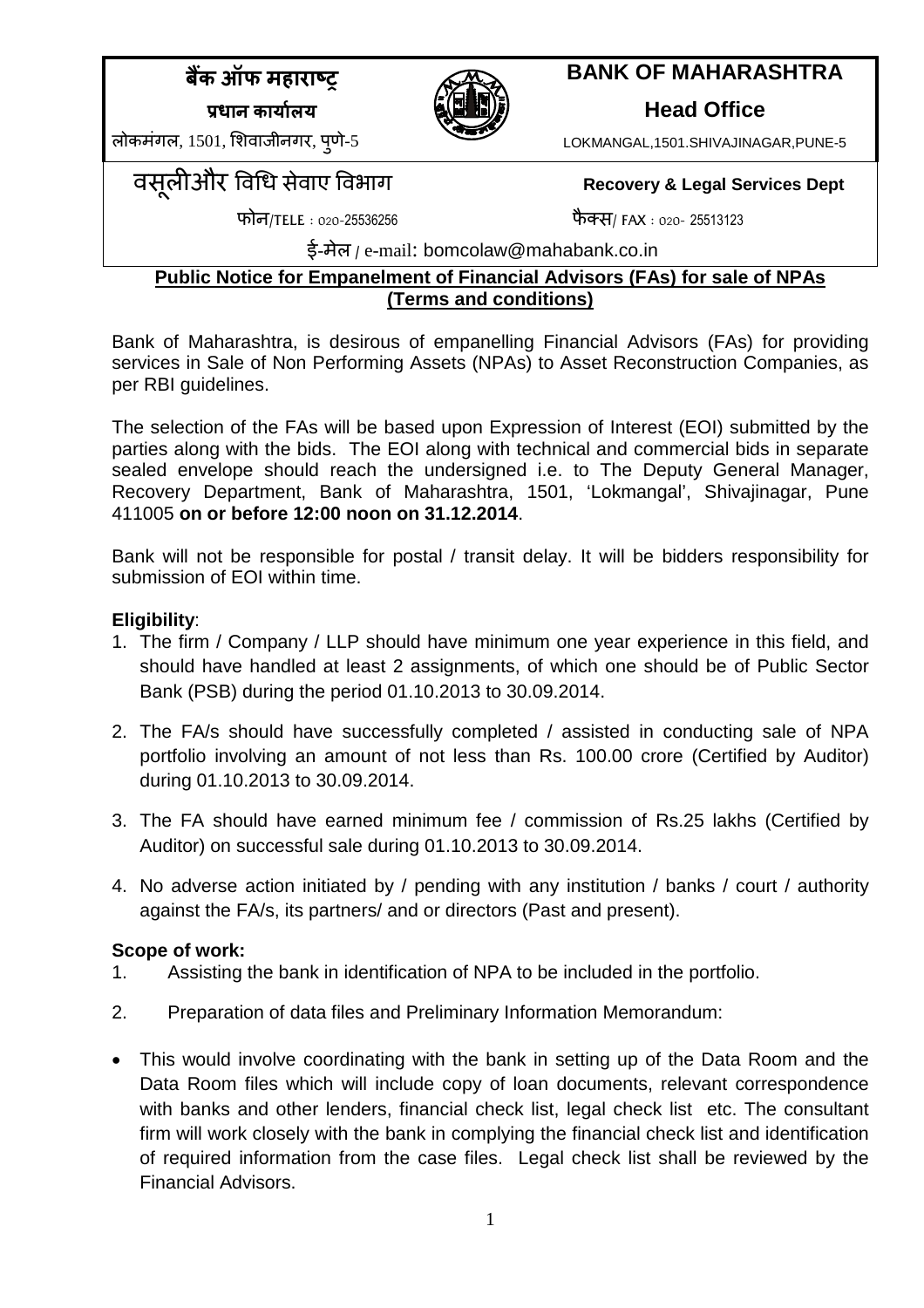- Marketing of the portfolio.
	- 3. Managing the sale process:
	- This would involve assisting the bank in managing the Data Room process, identification of communication channel with prospective bidders, design the process including the various time lines etc.
	- Assisting the bank in valuation of the portfolio, to assist the bank in arriving at the reserve price, valuation of underlying securities shall be provided by the bank by its approved valuer.
	- Negotiation with the successful bidder, if required.
	- The FA has to ensure that the entire sale process is conducted as per the 'Auction sale process' as prescribed/ stipulated by the Indian Bank's association.
	- Ascertaining the documents to be handed over, collection of the said documents and handing over all the said documents to the assignee shall be the job of FA
	- 4. Assisting bank in transaction closure:
	- This would include assisting bank in drafting the assignment and discussion on the same with the potential bidders.
	- 5. Query resolution with ARCs

## **Process of Selection:**

- 1. Interested firm should submit their expression of interest along with the technical and commercial bids on or before 31.12.2014 by 12.00 noon. The weightage for technical and financial bids would be in the ratio of 40:60 respectively.
- 2. The Technical bid shall comprise of statement in respect of eligibility fulfillment along with supporting documents.
- 3. Technical bids shall be opened on 31.12.2014 by 1.00 p.m. in the presence of bidders and will be short listed based on eligibility criteria for empanelment.
- 4. Financial bids for short listed parties will be opened in the presence of bidders short listed as above.
- 5. The financial bid consist of quotes in the form of fixed fee and variable fee as under:
	- Fixed fee Minimum amount payable to FA in respect of the assignment given to the FA irrespective of the sale of asset.
	- Variable fee Amount payable as percentage of the total sale consideration (cash + SR) for which the Non Performing Assets of the bank are sold.
- 6. The competent authority of the bank based on the technical and commercial bids will approve the empanelment of Financial Advisor which shall be valid for 1 year from the date of approval.

## **Conditions of empanelment:**

1. Empanelment will be for a period of one year from the date of approval by the bank.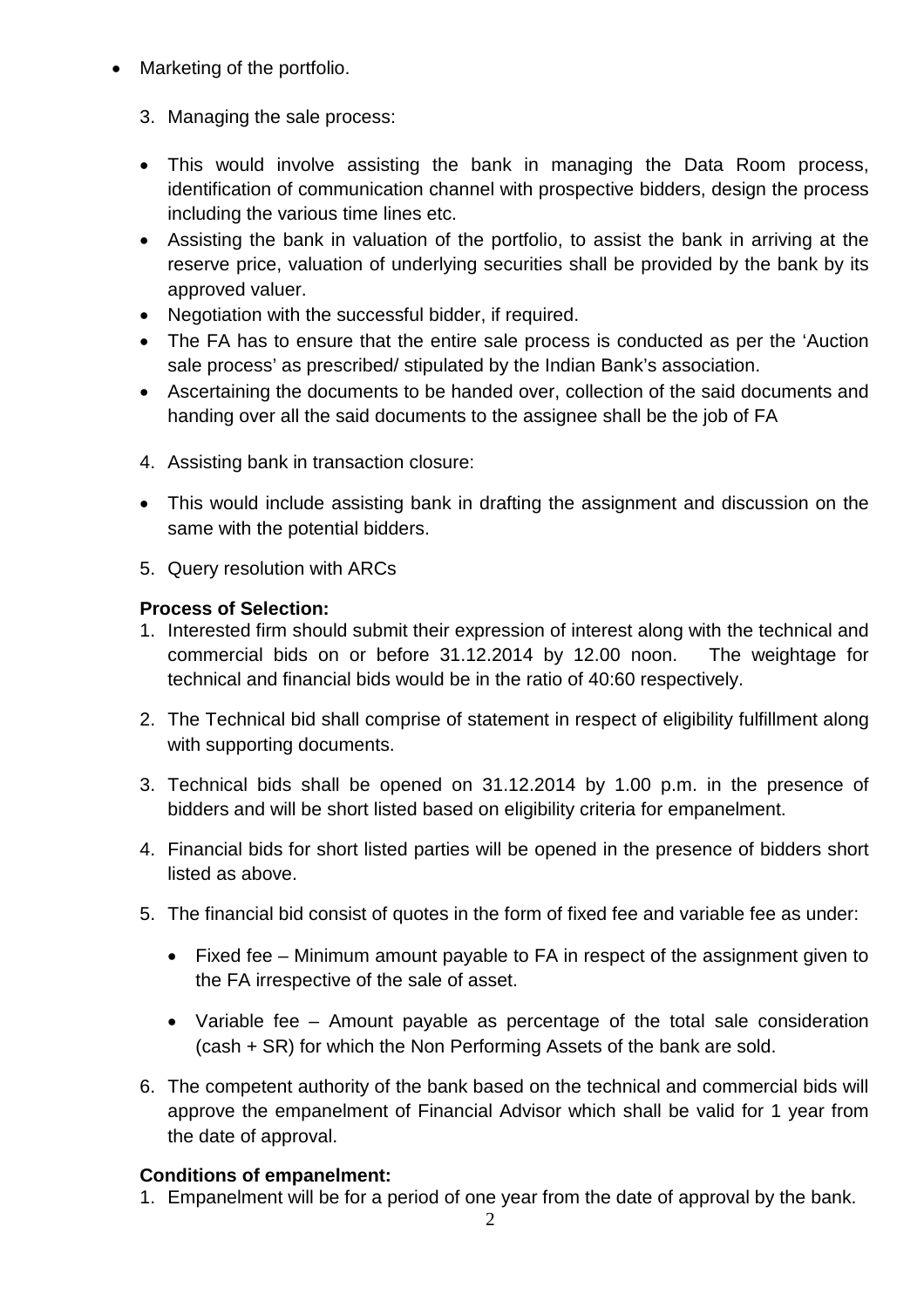- 2. The bank reserves the right to engage a firm from time to time for all or in one or more of the aforesaid purposes at a negotiated fee.
- 3. The bank has sole right to accept or reject bid from any of the consulting firms at his discretion without assigning any reasons whatsoever for sale of each of NPA portfolio. A separate engagement contract shall be executed with terms and conditions detailing scope of work of Financial Advisors, indemnity if and Non-Assignment and termination of jurisdictional clauses. The bank reserves the right to allot the sale portfolio at their discretion to any of the empanelled Financial Advisor or otherwise sell by themselves. The Financial Advisor cannot question the same.
- 4. The fees shall be payable as under:
- Out of Total fixed fee quoted, 30% of the fees is payable at the time of entrustment of the assignment. Remaining 70% of the fixed fee is payable on the conclusion of the process, i.e. on execution of assignment deed and receipt of sale consideration.
- Out of Total variable fee payable,
	- o 50% of the amount will be payable immediately on receipt of sale consideration.
	- o 40% of the fee will be paid on execution of assignment agreement & conclusion of sale process.
	- o Remaining 10% of the fees shall be paid on completion of all the formalities such as exchange of communication and handing over all security documents by the FA to the purchaser of the Assets.
- 5. The empanelment consulting firm shall execute Non-disclosure Agreement with the bank.

#### **Expected Scope of Services of Financial Advisor:**

Phase I – Sale Preparation (Due Diligence)

- The FA/s in consultation with the bank will identify the NPA portfolio for proposed sale.
- The FA/s shall prepare requisite information (PIM) and manage Data room preparation for sale of the identified accounts.
- This would involve putting together:
	- Financial Checklist
	- Relevant documentation and case files.
- FA/s team shall work closely with the Bank team in completion of financial checklists and in identifying information required from the case files. Bank's legal team / legal advisor will prepare the legal checklist. FA shall review the legal checklists and information provided by the Bank and inform the Bank of any other requirements regarding the legal aspects.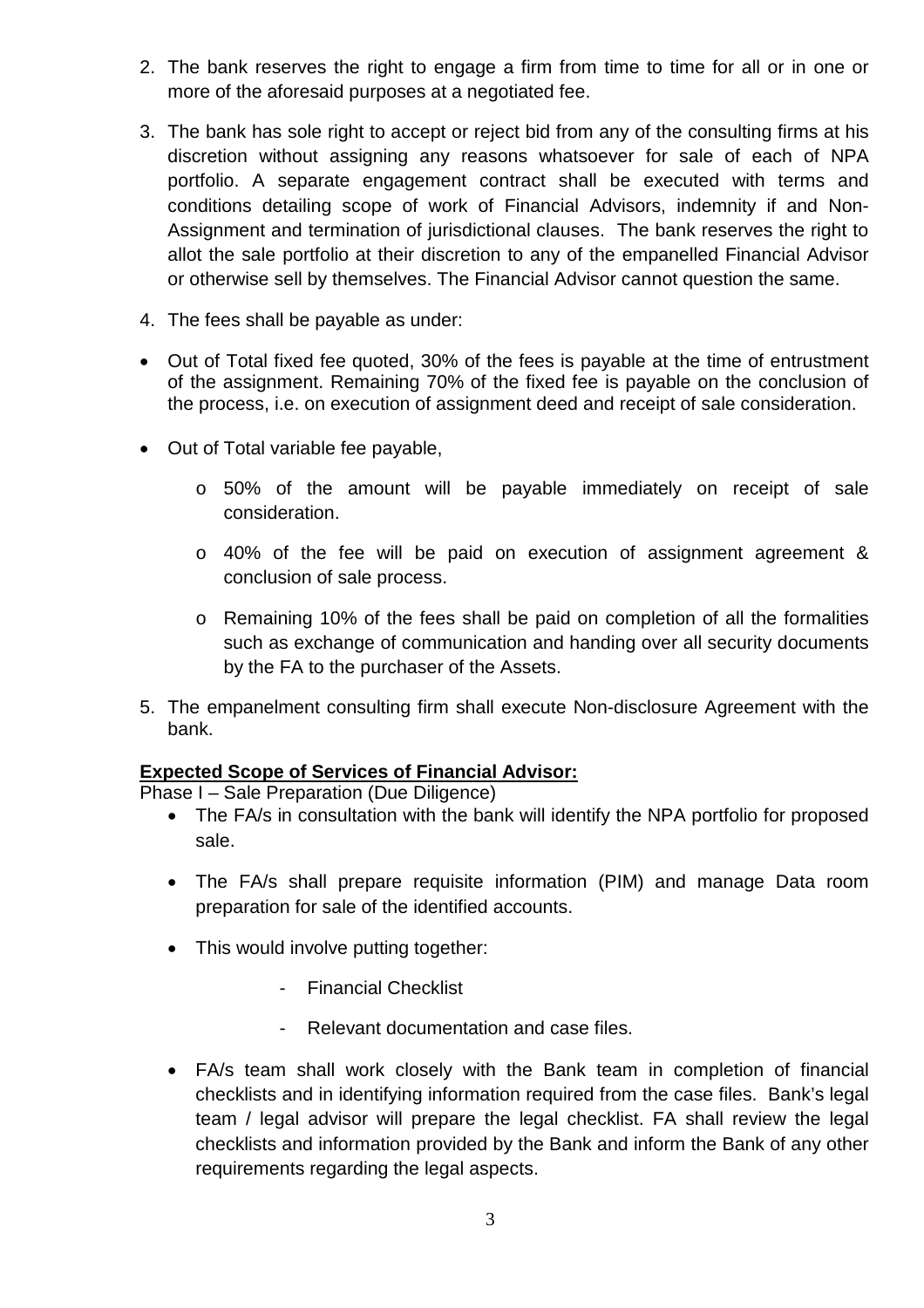- The FA/s shall provide guidance to Bank on the estimated realization value of the portfolio. This may serve as one of the basis for the Bank for setting the reserve price.
- The valuation of the underlying securities / collateral shall be arranged by the Bank through its approved valuers / outside agencies.
- The FA/s shall design the due diligence process and data room management.
- The FA/s to initiate formal contract, solicit and follow up with Qualified interested investors / ARCs and work closely with the Bank in liaising with the investors / ARCs.

#### Phase II – Execution:

The empanelled FA/s will have to manage the overall sale execution of NPAs i.e. from identification of the portfolio, setting up of data room stage will the completion of Sale transaction. In details, they will:

- Develop a complete and thorough process(s) timeline(s) that outlines all contemplated steps, identifying key milestone dates and work with the bank team to complete the process within stipulated time.
- Recommend a set of criteria on the acceptability of bids received from ARCs / Investors. However, the decision to accept or reject such a bid will be that of the Bank.
- Design a process and means of communication with ARCs / Investors, including initial contact provision of general information, accumulating and organizing all ARCs / Investors correspondence and respond to questions and relaying them to the appropriate bank personnel for satisfactory resolution.
- Assist in negotiations and discussions with bidders on behalf of the Bank, if and to the extent required, by the bank with their express consent. However, the Bank shall decide whether to accept or reject any offer / s received.
- The FA/s to work together with Bank's counsels to ensure the timely delivery, negotiation and drafting of all necessary documentation relating to the transaction.
- Bank will also extend required assistance to FA/s for successful completion of sale transaction at all stages including for the followings roles:
- 1. Conduct legal due diligence- involving checking of loan agreements, security documents and where necessary, advising the Bank to obtain updates or missing information to the extent possible.
- 2. Assessing recovery strategies and determining likely timings and outcomes of legal action (e.g. Foreclosure processes) to derive Net Present Value (NPV).